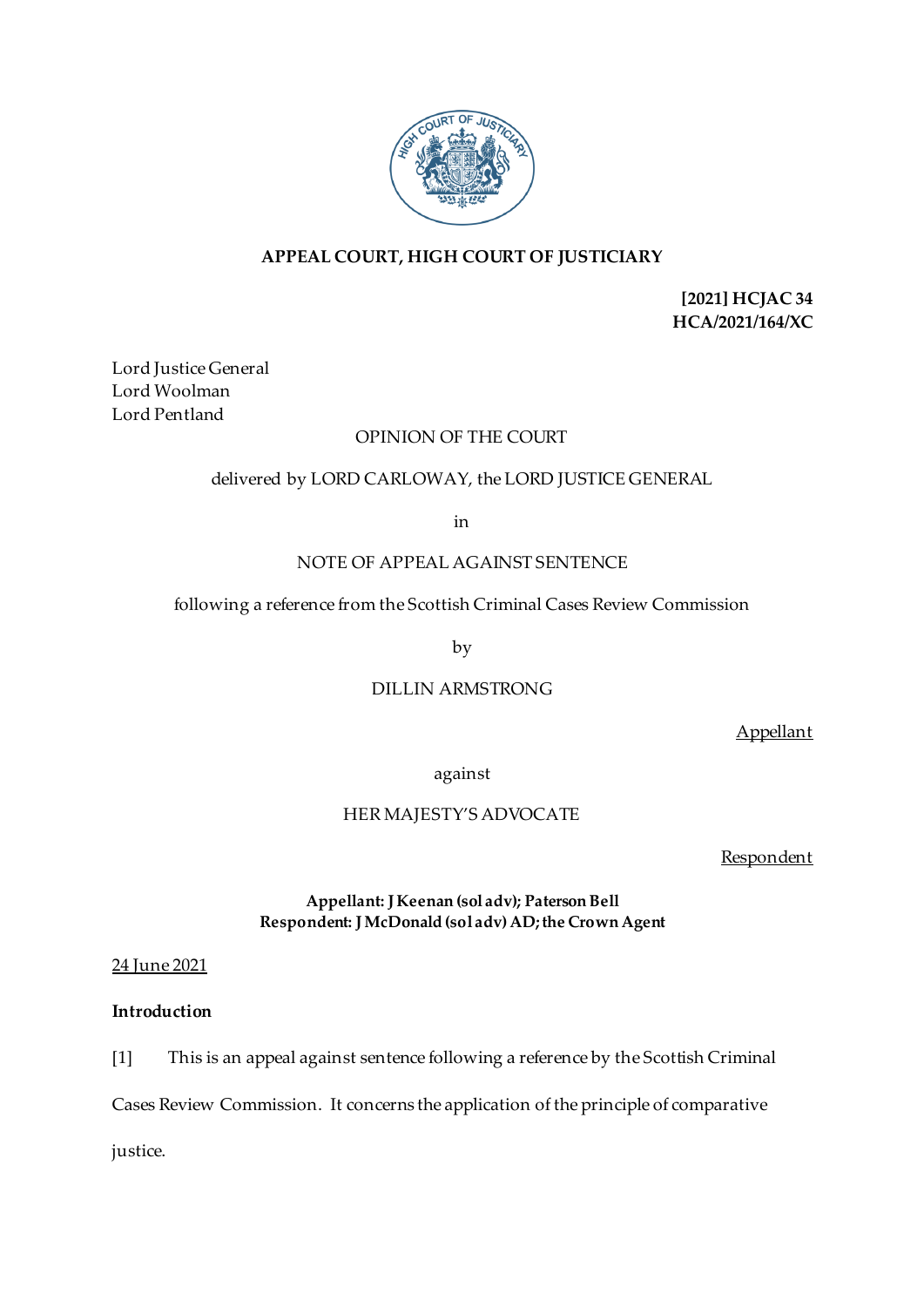[2] The appellant, who was aged 24 at the time of the offence, was convicted of a charge which libelled that:

"on 31 December 2018 at Delta Drive, Musselburgh … you … did assault Rhys Robert Reynolds … and utter threats, pursue him, drag him to the ground, repeatedly strike him on the head and body with knives, and poles, or similar instruments, restrain him, repeatedly punch, kick and stamp on his head and body, stab him on the body with a broken piece of pole or similar instrument and repeatedly strike him on the body with same, all causing him to lose consciousness all to his severe injury, permanent disfigurement, permanent impairment and to the danger of his life and did attempt to murder him".

The trial judge imposed an extended sentence of 13 years, 10 of which were custodial.

[3] There were five co-accused, four of whom were also convicted of attempted murder, although two of those convictions were in different terms. Of the four who were convicted of the attempted murder, their ages ranged between 16 and 21. The trial judge imposed extended sentences on them of between 10 and 14 years (7 to 11 custodial). Ultimately, after two separate sentence appeal hearings, presided over by a bench of two judges (one of whom was the same), the court reduced these sentences to periods of imprisonment or detention of between five and seven years. None of the substituted sentences involved an extension period.

### **The offence**

[4] The appellant, along with the five co-accused, was a member of a gang. The complainer was a member of a rival gang. He went with three members of his gang to the appellant's house, where they broke windows and a communal door entry system. The appellant and his co-accused gave chase. During the chase the complainer stumbled, fell and was set upon by his pursuers.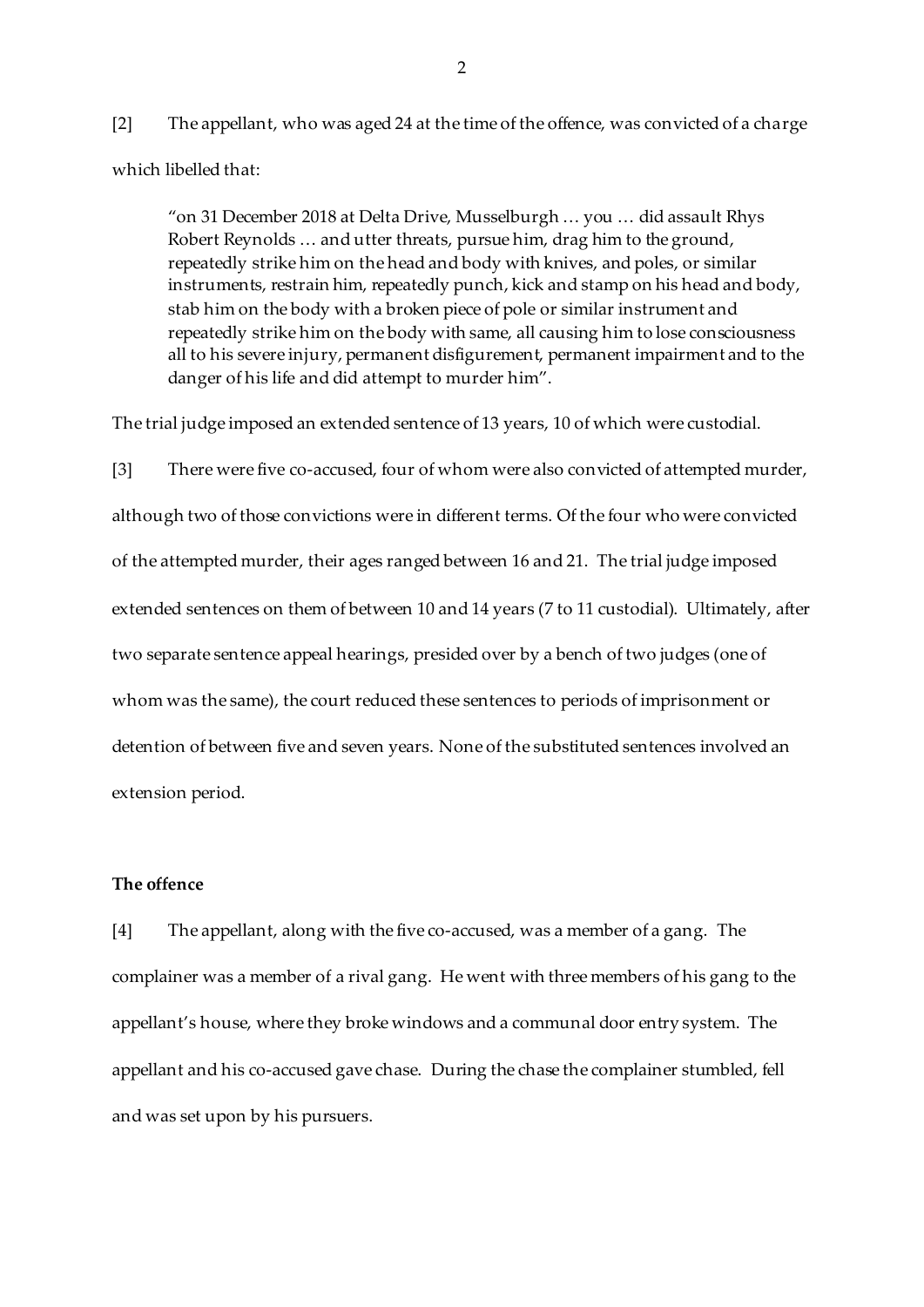[5] The attack was recorded on CCTV. The trial judge describes what it shows as brutal. The appellant's gang engaged in a frenzied attack on the complainer. The images show the appellant holding a small metallic object in his hand, dragging the complainer to the ground, before kicking and stamping on him. The appellant was pulled away, but freed himself, picked up part of a broken metal pole and stabbed the complainer in the lower back. He struck the complainer with an object, stamped on his back again, punched him repeatedly to the head whilst he was lying on the ground, and kicked him powerfully to the head. He stamped on the complainer once more, picked up the broken metal pole, and struck him in the upper chest or face area. He stamped on the complainer a third time, this time on the face with his heel.

[6] The complainer sustained multiple lacerations, some of which were in the region of vital organs. He suffered multiple skull fractures, with bleeding into the brain, a scalp wound penetrating to the bone, and an injury to the torso, which required 16 stitches. Many of the injuries were potentially life-threatening.

[7] The Criminal Justice Social Work Report recorded that the appellant (i) had a troubled background, (ii) suffered from ADHD, (iii) has only been employed for one short period, and (iv) has no qualifications. He offended as a child and was dealt with by supervision requirements through the Children's Hearing.

[8] The appellant has a total of 18 previous convictions commencing with racially aggravated harassment in 2011, when he was sixteen. Six of the convictions are for violence. In particular, there is an assault to injury and permanent disfigurement in January 2013, which attracted a CPO with 170 hours of work in the community. At the same time, he was convicted of a statutory breach of the peace, which the sheriff dealt with by a series of deferred sentences. Soon after, there was a breach of bail and a consequent further 70 hours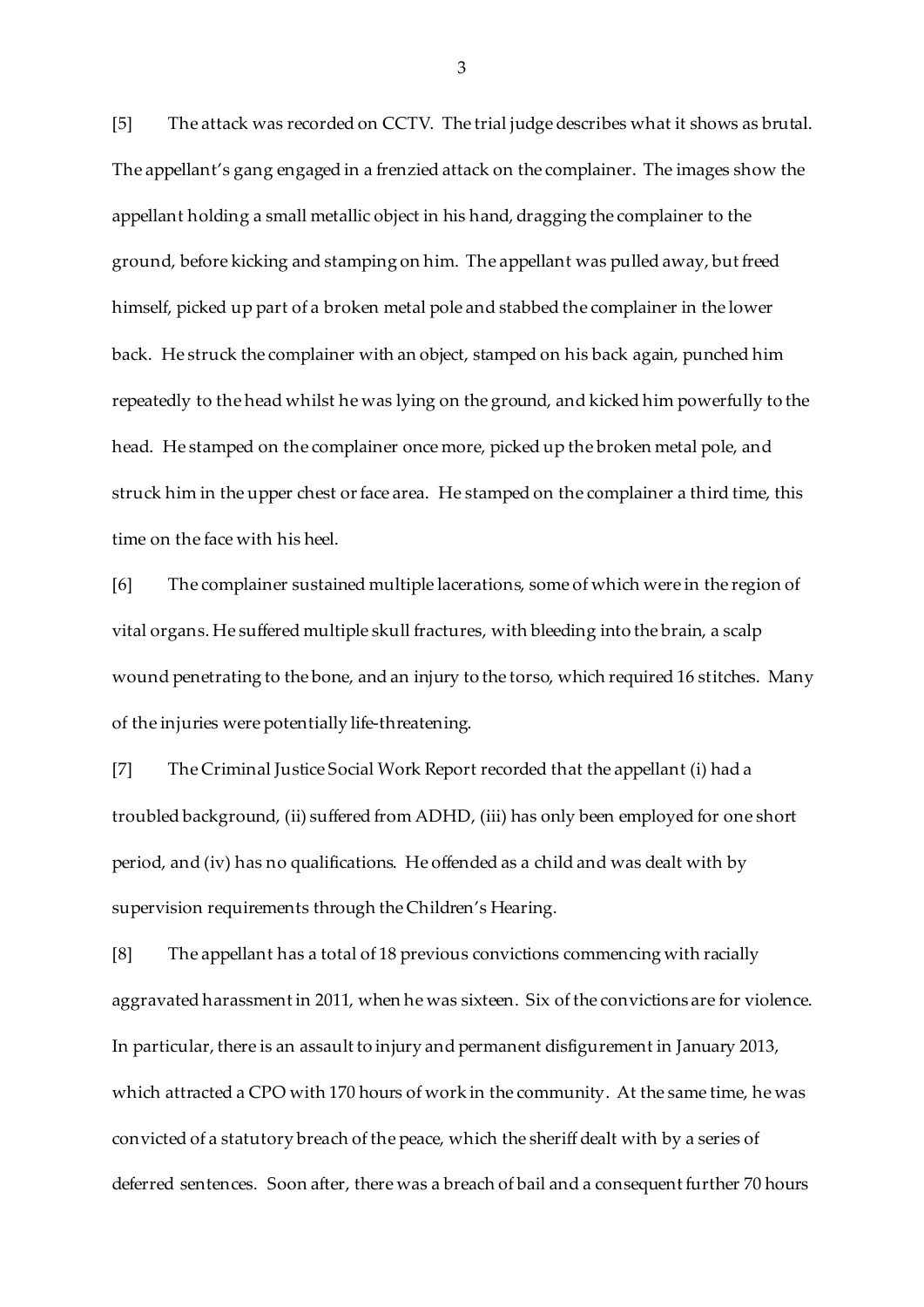of unpaid work. A few months later, a conviction for vandalism added 120 more hours. A breach of the CPO resulted in a restriction of liberty condition for several months. At the same time there was an assault to injury and more unpaid work in the community.

[9] After a break in offending of over two years, in November 2015 the appellant was convicted of vandalism, statutory breach of the peace and impeding the police. Further CPOs with work in the community and an RLO followed. In early 2016 there was a racially aggravated assault, attempted theft and racial harassment convictions which were again dealt with by deferrals. Meantime, the appellant received his first custodial sentences for another statutory breach of peace, vandalism and impeding the police. Further short periods of imprisonment followed for a charge of assault and one of assault to injury and, later in the year, another statutory breach of the peace and vandalism. In 2017 a short prison sentence was imposed for an assault to injury and robbery. In the following year, there were convictions for assault and a statutory breach of the peace. Many of the convictions involved breaches of bail. He spent substantial periods on remand and, in total, a period of 22 months in custody. The CJSWR described his behaviour as involving a clear pattern of impulsive conduct and recklessness. His offending had occurred whilst he was under the influence of drink and drugs and had been consistent and heightened during periods when he had lacked structure to his life.

[10] The CJSWR records that the appellant said that he had been drinking and taking cocaine prior to the offence. He had been under the impression that the complainer and his gang were intent on stealing the appellant's cocaine. He had been the first to catch the complainer after a significant chase. The trial judge specifically took this into account when sentencing the appellant.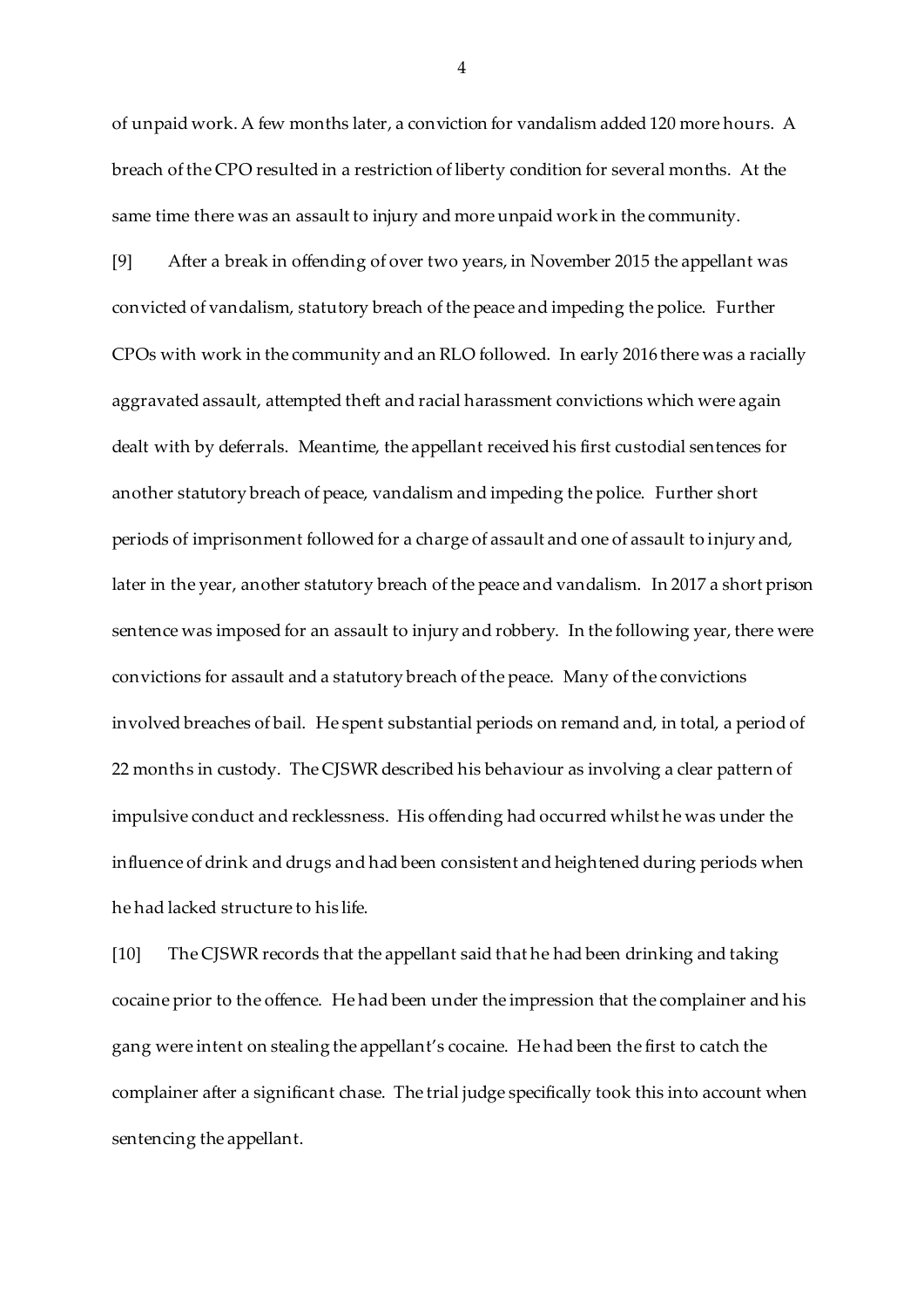[11] The CJSWR records that the appellant lacked insight into the offence and regarded himself as the victim. There was evidence that he was capable of causing significant harm (both physical and psychological) to his victims. Although he had been aware that there was a link to his alcohol and drug intake, he had not engaged with the support which had been offered to him. The CJSWR recommended a period of post-release supervision. The appellant was assessed as presenting an imminent risk of serious harm.

#### **Comparative sentencing**

[12] Aaron Thomson (19) was also convicted of attempted murder, but under deletion of stabbing the complainer with the broken pole. He too was given an extended sentence of 13 years (10 years custodial). Jason Dodds (18) was convicted only of an assault to injury, having left the scene before the serious violence took place. He received a 7 year extended sentence (4 years custodial). Dean Renton (21) had pled guilty to the charge, with an additional element of striking the complainer with a stone or paving slab. The trial judge would have imposed an extended sentence of 14 years (11 custodial) in his case, but he reduced this in light of the plea to an 11 year period (8 custodial).

[13] On 7 January 2020, on appeal, these three sentences were all reduced, with the extended element being removed. Although a detailed *ex tempore* opinion was delivered, it was not published. Mr Thomson was given a determinate sentence of 6 years. Mr Renton was given one of 5 years, which had been reduced from 7 years for the guilty plea. Mr Dodds received a CPO involving 150 hours of unpaid work. In reducing the sentences on Thomson, Renton and Dodds, the court placed emphasis on *McCormick* v *HM Advocate* 2016 SCCR 308 (Lady Dorrian, delivering the opinion of the court, at paras [5] and [6]). This outlined the importance of acknowledging the lack of maturity and underdeveloped sense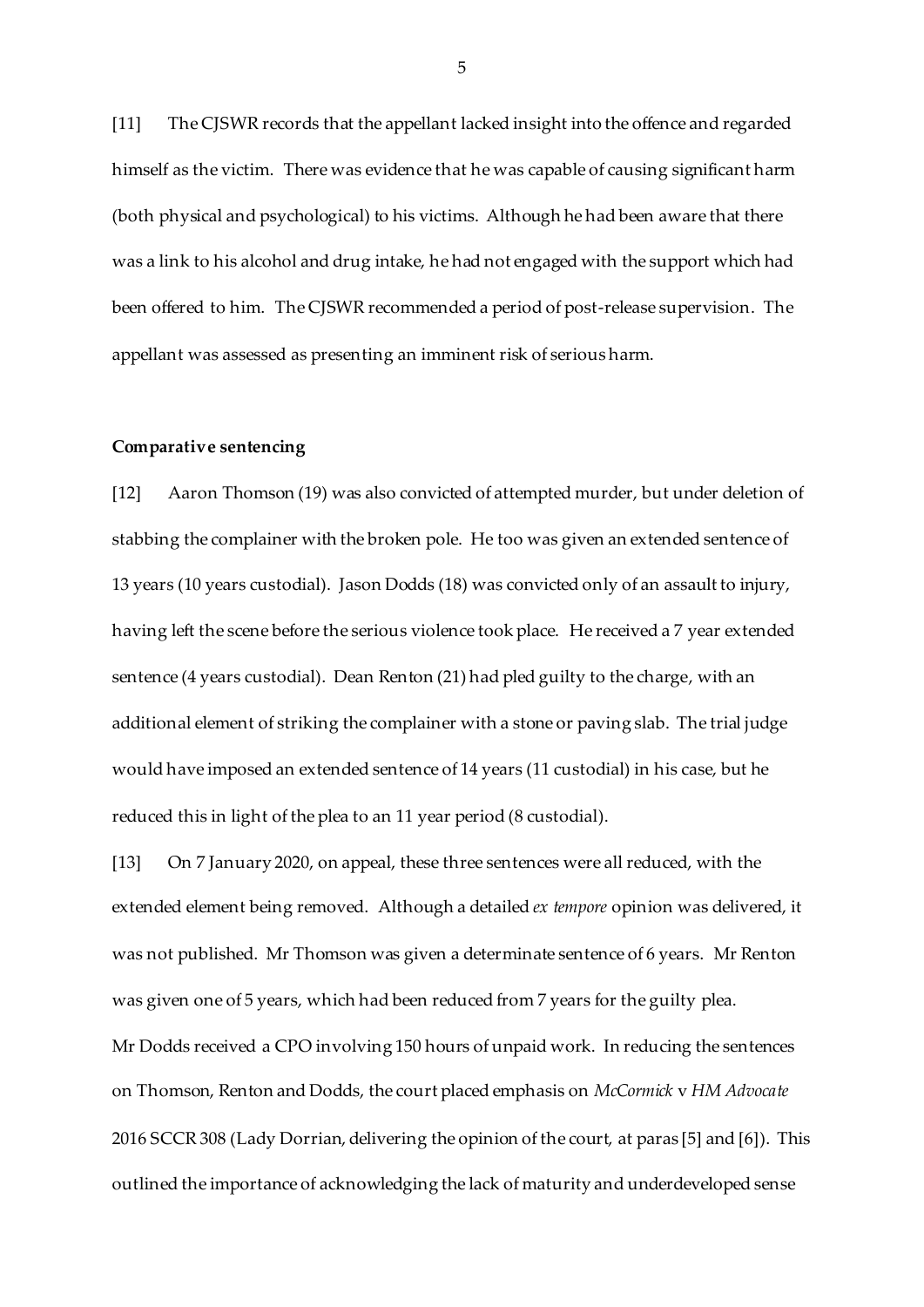of responsibility which are to be found in the young. Juveniles are more vulnerable and susceptible to negative influences and peer pressures. When these factors were combined with the backgrounds of the appellants and the degree of "provocation" from the complainer, the sentences imposed by the trial judge could not be supported.

[14] The appellate court said that there was no basis for an extended sentence. The trial judge had given no explanation as to why he thought that to be appropriate. The reason for the court considering that there was no basis for an extended sentence, particularly in Mr Renton's case, is unclear. He had a not dissimilar background to the appellant in terms of upbringing, including ADHD. He had several previous convictions, although only two of these were for assault; one with a truncheon in 2018 attracting a 60 day sentence. The CJSWR did report that he had some awareness of the harm which he had caused. He had been taking courses in prison to address his issues with alcohol and drugs, notably cocaine. The CJSWR reported that, due to his history of dangerous and reckless behaviour even at a young age, the likelihood of further offending was high. He was assessed as being at very high risk of further offending and of causing serious harm because of the consistent pattern of violent and impulsive offending, some anti-social attitudes, lack of steady employment, the use of drugs and alcohol, peer associations and ADHD. There was specific reference to the court considering an extended sentence in order to focus on the areas of risk and to support the appellant's resettlement into the community after prison.

[15] Billy Stewart (aged 16 at the time of the offence) and Kane Reilly (17) were convicted in identical terms to the appellant. The trial judge imposed an 11 year extended sentence on Mr Reilly (8 years custodial) and 10 years extended on Mr Stewart (7 years). On appeal, these sentences were reduced to 6 and 5 years respectively, with no extended period. A written opinion dated 7 February 2020 was produced but it was not uploaded to the SCTS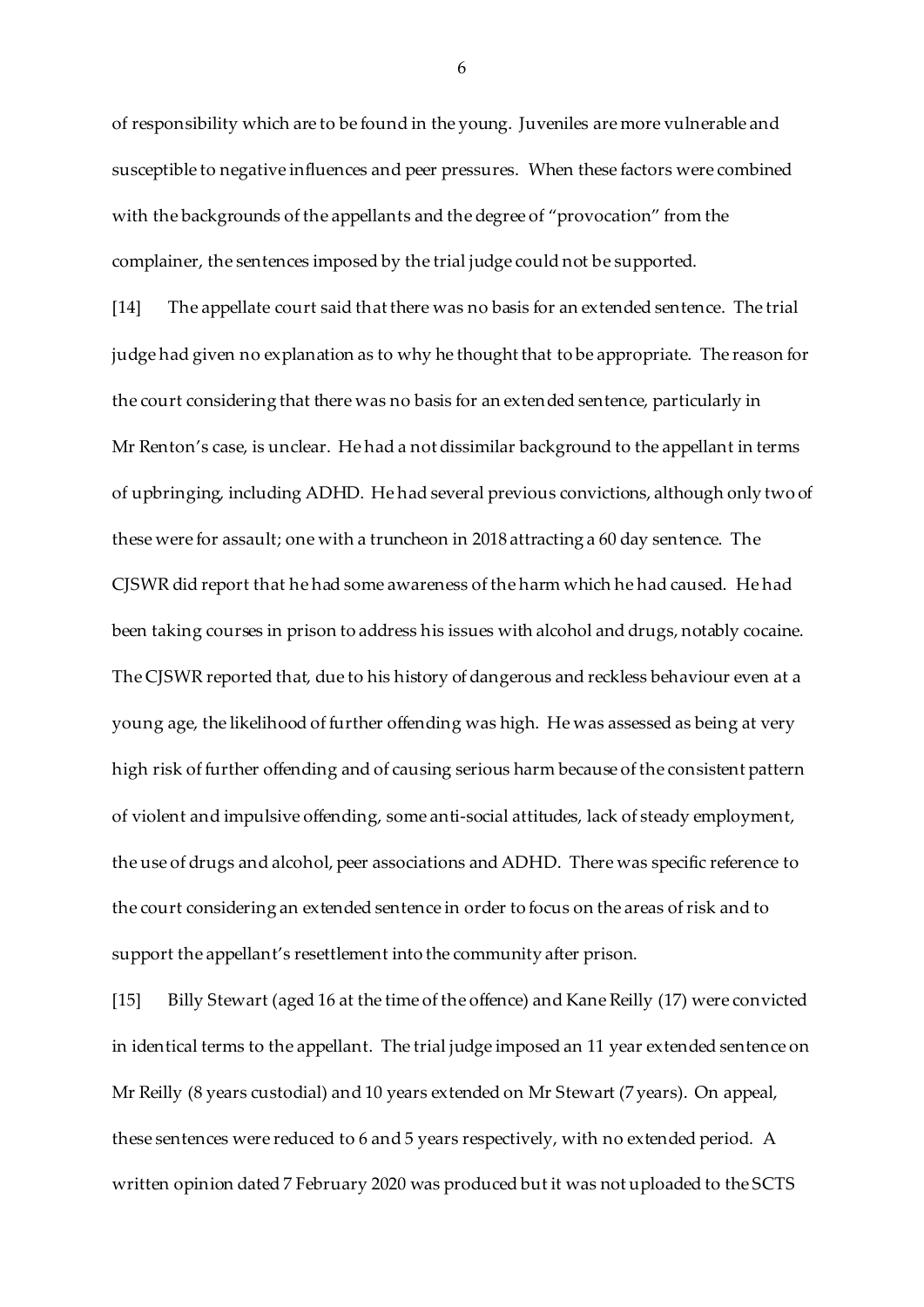website. The court focused on the ages of the appellants under reference to *Kinlan* v *HM Advocate* 2019 JC 193, *LM* v *HM Advocate*[2019] HCJAC 84 and *McCormick*; all of which dealt with the responsibilities of juveniles in comparison to adults. The court required to take into account any lack of maturity, capacity for change and the juveniles' best interests. The sentence must have regard to the Scottish Sentencing Council's *Principles and purposes of sentencing*. The court was not satisfied that the trial judge had done this. It regarded the sentences as "clearly disproportionate given the appellants' age".

#### **Appeal proceedings and the reference**

[16] The appellant originally presented a Note of Appeal dated 13 January 2020 (ie soon after the reduction of the sentences for Thomson, Renton and Dodds). No comparative justice point was taken. On 12 February 2020 leave to appeal was refused as unarguable at first sift. On 12 March 2020, at second sift, the same result followed. There had been an opinion from a solicitor advocate, which did mention the reduction in the co-accused's sentences, but which contained no real analysis of the differences, or lack of them, between the accused. The sift judges described the opinion as anecdotal and vague. It is unfortunate that, for whatever reason, they did not have access to the *ex tempore*(but unextended) opinion in the first appeal or to the Opinion in the second appeal. It is equally unfortunate that all of the appeals were not heard together. In the appellant's case, this was because he alone had originally contemplated an appeal against both conviction and sentence. His appeal followed a different route from those of his co-accused.

[17] The appellant turned to the SCCRC; the solicitor advocate providing an opinion which referred to comparative justice. He stated that the appellant's representatives had not been able to obtain the relevant reports/opinions in relation to the appeals involving the co-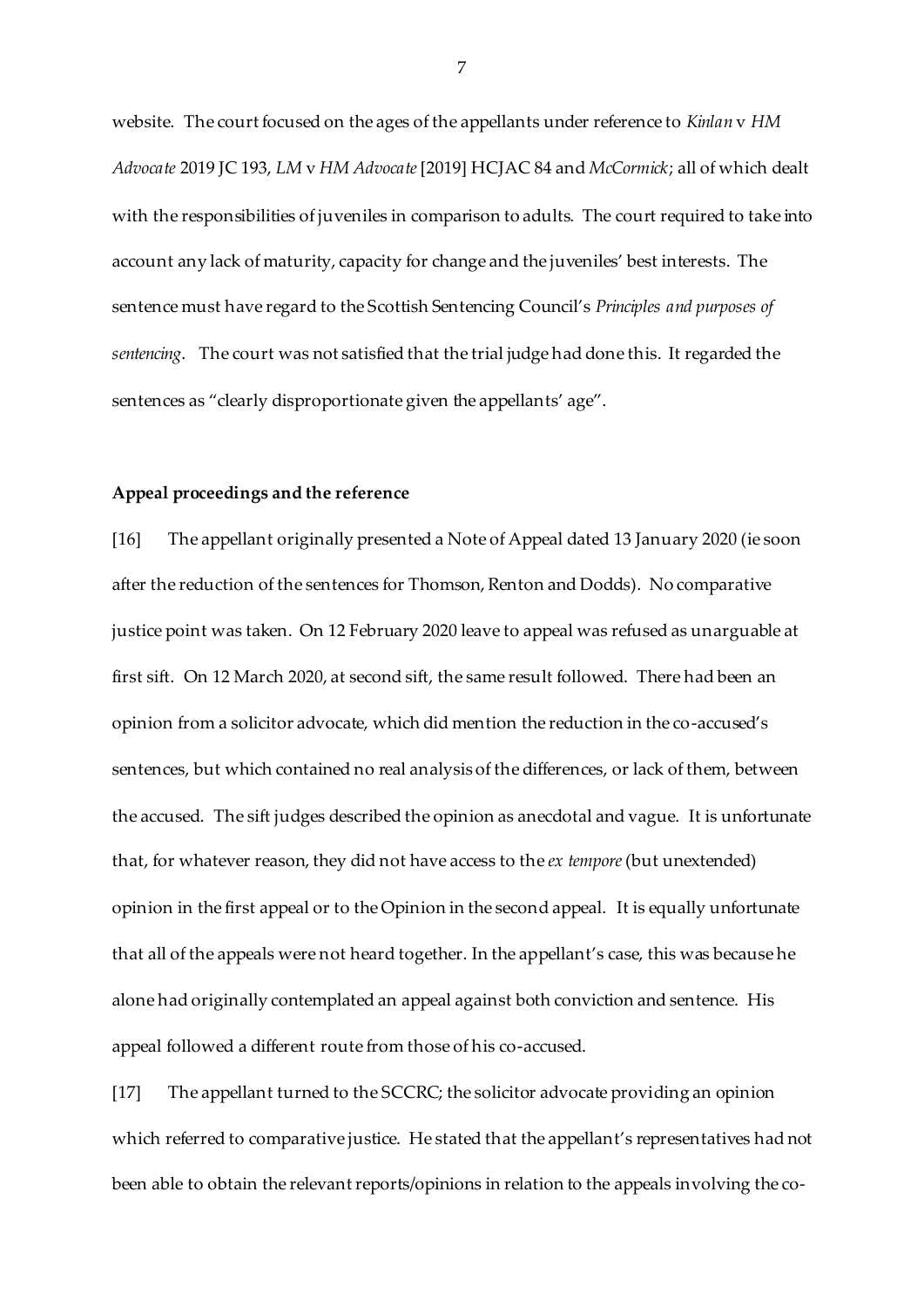accused. That is wrong. They could, of course, have attended the hearing of the coaccused's appeals. This might have been facilitated by appropriate communication with the other legal representatives. Even if they had not been able to attend the hearings, the appellant's representatives would have had a legitimate interest in obtaining such documentation as might have assisted his appeal. Any request for a transcript of the decision of 7 January 2020 would have been regarded sympathetically. The *ex tempore* opinion in the appeals by Thomson, Renton and Dodds should have been extended, especially given the existence of co-accused with an interest in the outcome of these appeals. Similarly, a request for a copy of the opinion in the appeals of Messrs Stewart and Reilly would have been granted.

[18] The SCCRC had regard to *Thomas* v *HM Advocate*[2014] HCJAC 66, where the Lord Justice Clerk (Carloway), delivering the opinion of the court (at para [14]), stated that the principle of comparative justice applied as between co-accused convicted of the same offence, even where different judges had been involved. A previous sentence on a coaccused must be a factor to be taken into consideration when sentencing another accused subsequently on the same charge. The SCCRC did not consider Mr Dodds as a helpful comparator, given the lesser crime of which Mr Dodds had been convicted. Similarly, the sentences of Mr Reilly and Mr Stewart had limited value, as they were notably younger than the appellant. Mr Reilly had a short record, none of which was for violence. Mr Thomson had critical words of the libel deleted.

[19] The SCCRC then focused on the headline sentence which had been selected for Mr Renton (14 years extended; 11 custodial). Mr Renton's involvement, so far as described in the evidence, included kicking the complainer, walking into an adjacent garden, returning and kicking him again. He moved away before returning once more, lifting a rock or paving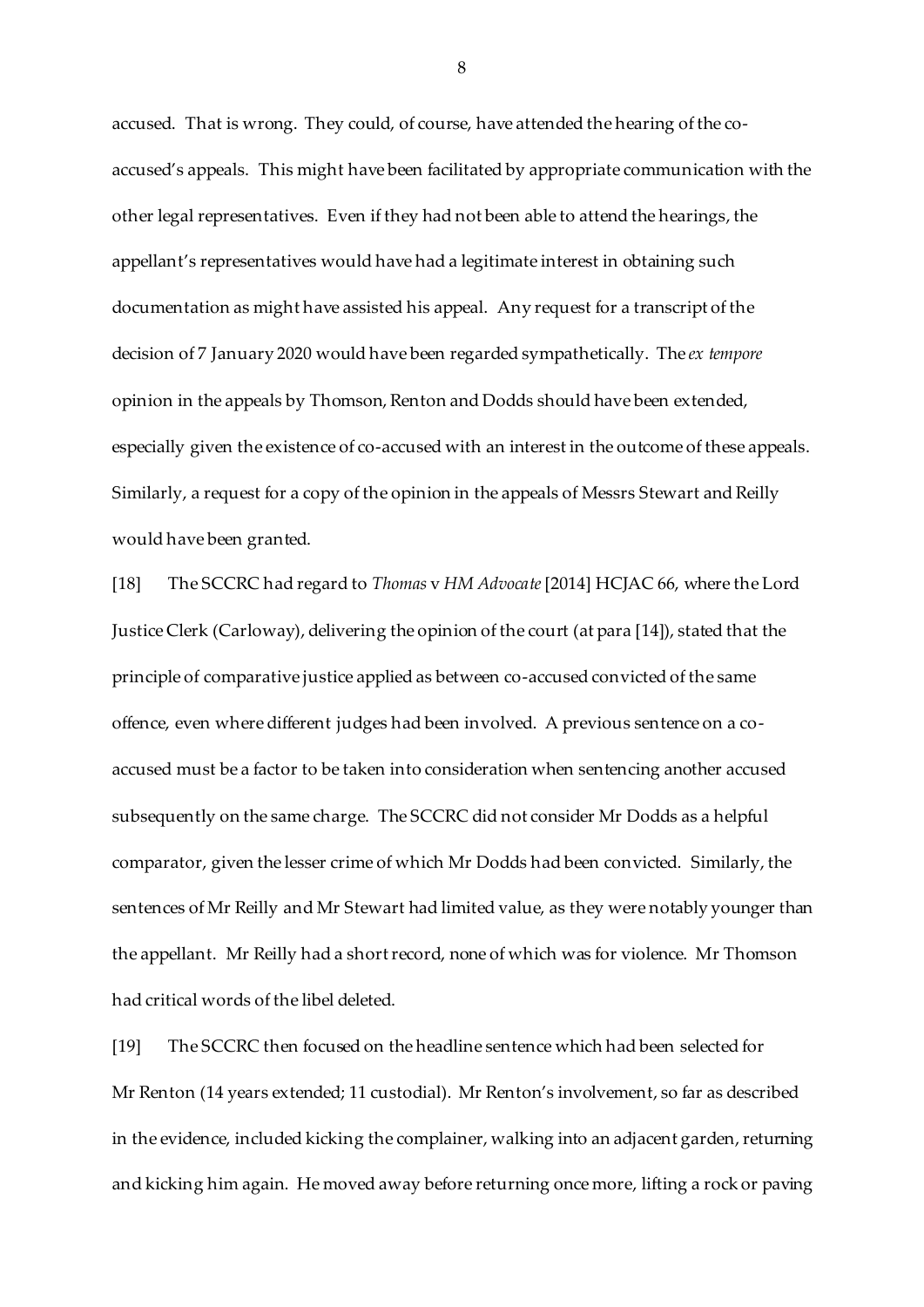slab above his head and throwing it forcibly at the complainer as he lay on the ground. That was at the end of the assault and looked as if it had been intended to finish off the complainer. Mr Renton walked away again then returned, shouted at the complainer and kicked him to the head with such ferocity that it was likened to a penalty kick in a rugby match. Witnesses thought that this would prove fatal. Mr Renton walked away again. The complainer tried to sit up and then got to his feet, before stumbling off in the opposite direction. Mr Renton returned, picked up the stone, and set off once more in the direction of the complainer.

[20] The SCCRC observed that Mr Renton had extensive previous convictions. The CJSWR referred to his consumption of alcohol and ingestion of drugs. He was said to be at a very high risk of re-offending and causing physical harm. Mr Renton, like the appellant, had a poor upbringing and also had ADHD.

[21] The SCCRC found it difficult to fault the imposition of an extended sentence in the appellant's case, given his previous convictions and the terms of the CJSWR, which recommended post-release supervision. The requirements of section 210A of the 1995 Act had been met. The SCCRC noted that the appellant was one of the main protagonists, being the person who led the chase and was responsible for bringing the complainer to the ground. On the other hand, it was Mr Renton who challenged the complainer to a fight and who threw the heavy stone onto him after the others had left the scene. That appears to have been the basis for the trial judge's imposition of a greater headline custodial term on Mr Renton, when compared with that of the appellant and Mr Thomson. On that basis, the SCCRC reasoned that it did not seem appropriate that the appellant's sentence should now be significantly longer than the 7 year headline sentence imposed on Mr Renton and which was subsequently reduced to reflect his plea of guilty.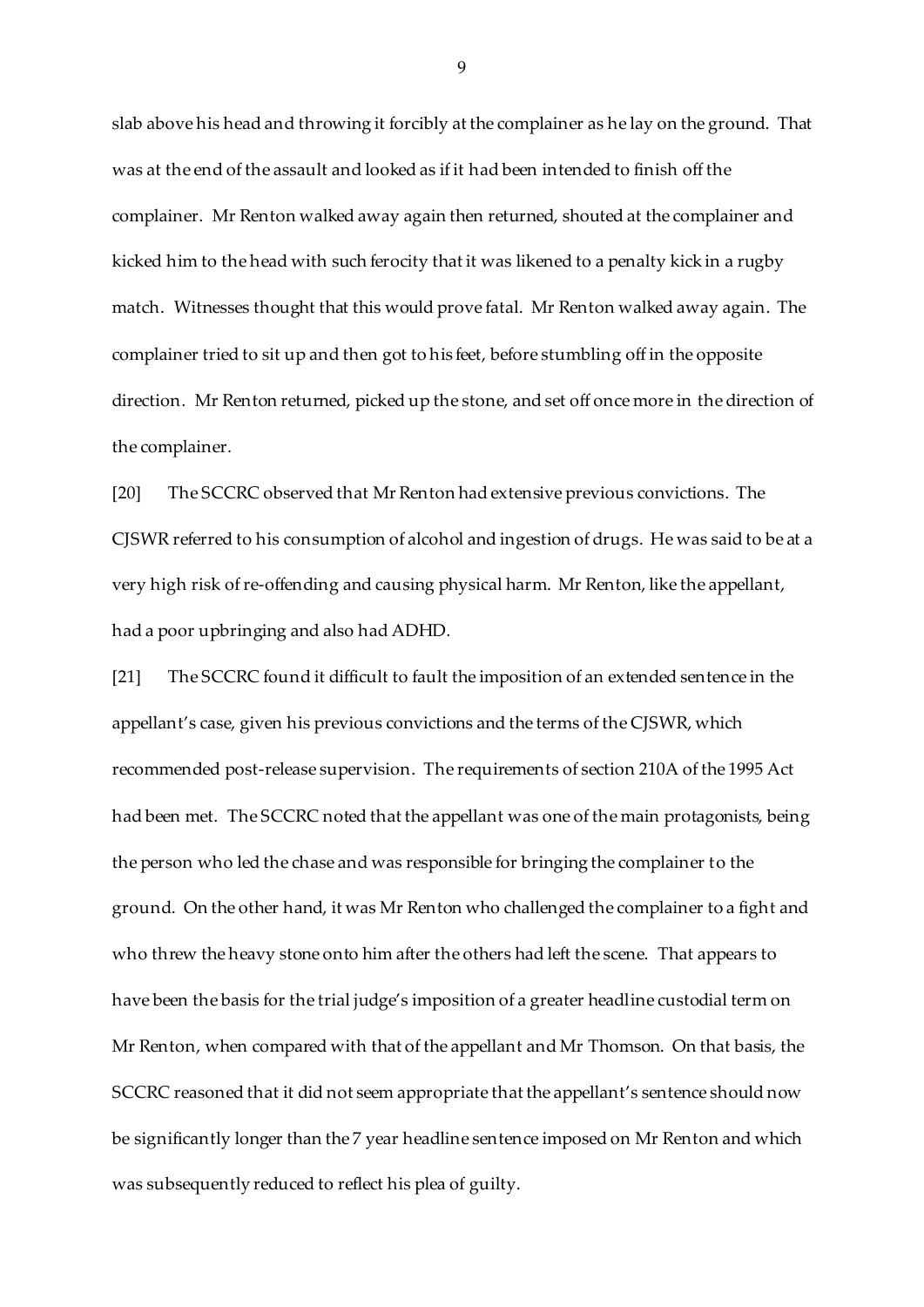#### **Submissions**

[22] The appellant submitted that the length of the sentence was excessive, even when looked at in isolation. It had been unnecessary to impose an extended sentence. The appellant was in a stable relationship and had a two year old daughter. His previous convictions were all at a summary level. He had disassociated himself from the use of the paving slab, which had been deleted from the libel against him. The complainer had caused a disturbance at the appellant's home and this amounted to some degree of provocation, although not in the legal sense. The CJSWR had confirmed that the appellant suffered from ADHD. He had not been taking his medication at the time of the offence. An issue of comparative justice also arose. The sentence was excessive when compared to that of Mr Renton.

[23] The Advocate depute was asked if the Crown wished to make any submissions on the application of the principle of comparative sentencing, but she declined to do so.

### **Decision**

[24] The principle of comparative justice is an important one. Co-accused persons who have been convicted of the same, or a similar, offence, ought to attract substantially the same sentences (*Thomas* v *HM Advocate*[2014] HCJAC 66, LJC (Carloway), delivering the opinion of the court, at para [14]). If it were otherwise, the sentences, or at least one of them, will be perceived to be unfair. The severity of, or leniency in, a particular sentence on one coaccused must be a factor to be taken into account in sentencing the other co-accused. Any significant difference in sentence ought to be capable of rational explanation (*Lambert* v *Tudhope* 1982 SCCR 144 LJC (Wheatley) at 146). That may relate to the backgrounds of the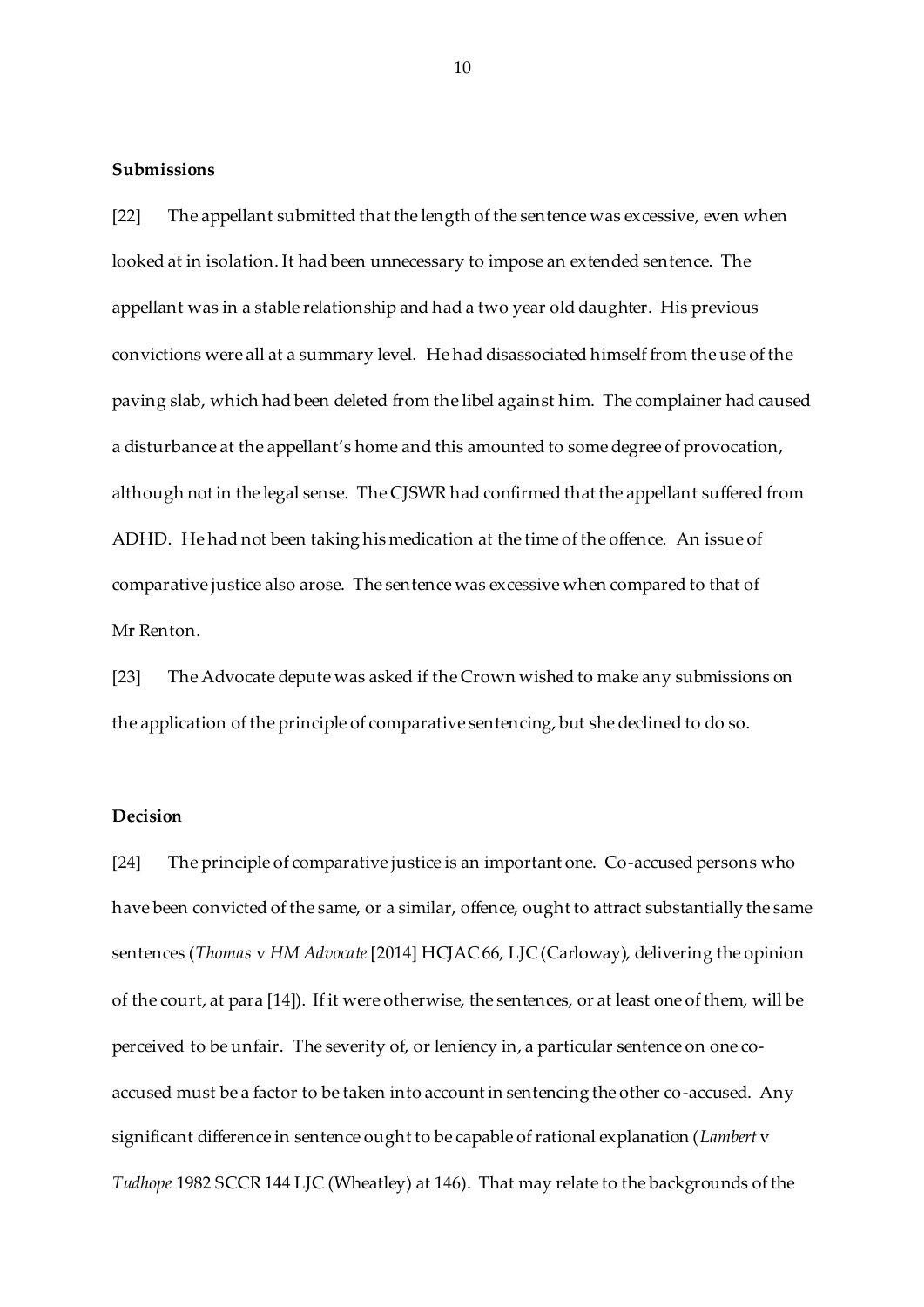accused, notably their previous convictions (*Skilling* v *McLeod* 1987 SCCR 245 LJC (Ross), delivering the opinion of the court, at 248). It may be that the roles played by each coaccused were radically different, where the conviction is based on art and part guilt (*Cosgrove* v *HM Advocate* 2008 JC 102, Lord Macfadyen, delivering the opinion of the court, at para [9]; although cf *Simpkins* v *HM Advocate* 1985 SCCR 30, LJG (Emslie) at 35). It may also be that one or more of the co-accused may be significantly younger than the others. The exercise involves scrutinising all of the sentences in order to see that the comparison principle has been fully applied.

[25] Each case will, of course, depend upon its own facts and circumstances. However, an adult who has been convicted of an attempted murder of the nature of the attack in this case can expect to attract a custodial sentence in the region of at least 10 years imprisonment (see eg 12½ years in *Nelson* v *HM Advocate* [2020] HCJAC 31; cf the slightly lower 9 years for an adult discussed in *HM Advocate* v *Clark* 2010 JC 90; and, for more serious attempts, the 16 years in *Iqbal* v *HM Advocate*[2018] HCJAC 65). If the offender has significant previous convictions, as the appellant has, the sentence is likely to be higher than 10 years.

[26] In this context, there is a marked distinction between a conviction for an aggravated assault (eg to severe injury and permanent disfigurement/impairment and assault to danger of life) and attempted murder. In the latter, the quality of the offending behaviour demonstrates either an intention to kill or such wicked recklessness that it is to be regarded as murderous. The nature of the crime is very serious indeed. It is interesting to observe that this type of attempted murder would be classified as Level 3 in the English Sentencing Council's Guidelines (2009). Where there are serious and long term consequences to the victim, the starting point should be 15 years for an adult (aged 18 and over) first time offender with a range of 12 to 20 years.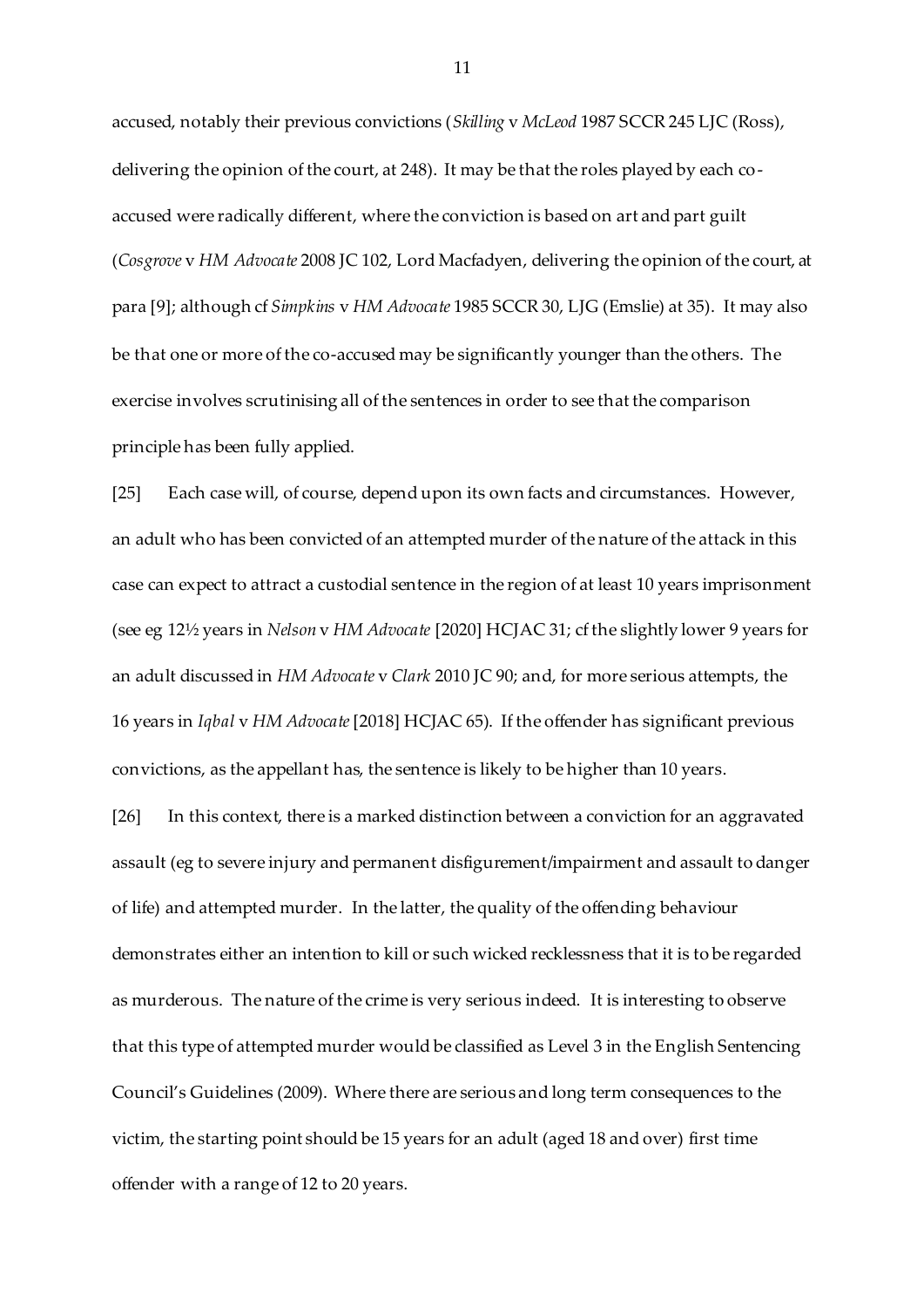[27] The submission that, looked upon in isolation, an extended sentence of 13 years, with a custodial element of 10 years, is excessive is not well founded. Such a sentence would have been appropriate in this case for an older offender.

[28] The Scottish Sentencing Council considers a young person to be someone who is under the age of 25. Its draft guideline on *Sentencing young people* takes into account the research on how young people develop physically and psychologically and on the differences between young and older people. Young people are generally less able to exercise good judgment and they have a greater potential for rehabilitation. Specific regard must be had to their maturity, capacity for change and best interests; the latter being a primary consideration in persons under 18. The aims of the sentence for a young person include: increasing the likelihood of societal reintegration; reducing the likelihood of unnecessary stigmatisation; benefiting society by reducing the possibility of re-offending; offering an opportunity for understanding the consequences of offending; addressing the underlying causes of the offending; and assisting connections with society.

[29] That is illustrated here by the second appellate decision of the court. Mr Stewart and Mr Reilly, who were aged only 16 or 17 at the time of the offence received significantly lower prison terms than those which might be imposed upon an adult. The sentences would still be substantial custodial terms; here 5 and 6 years detention (cf 7½ years in *HM Advocate*  v *Clark*). Although the exercise should not be seen as purely arithmetic, the older in years, the greater the assessment of culpability is likely to be. The rationale for the similar sentence of Mr Thomson, who was aged 19, is not only his youth but the deletion of the reference to the use of the pole.

[30] The SCCRC reasoned that a comparison between the appellant's sentence and those for the teenaged co-accused may not be particularly helpful. That is not strictly accurate. A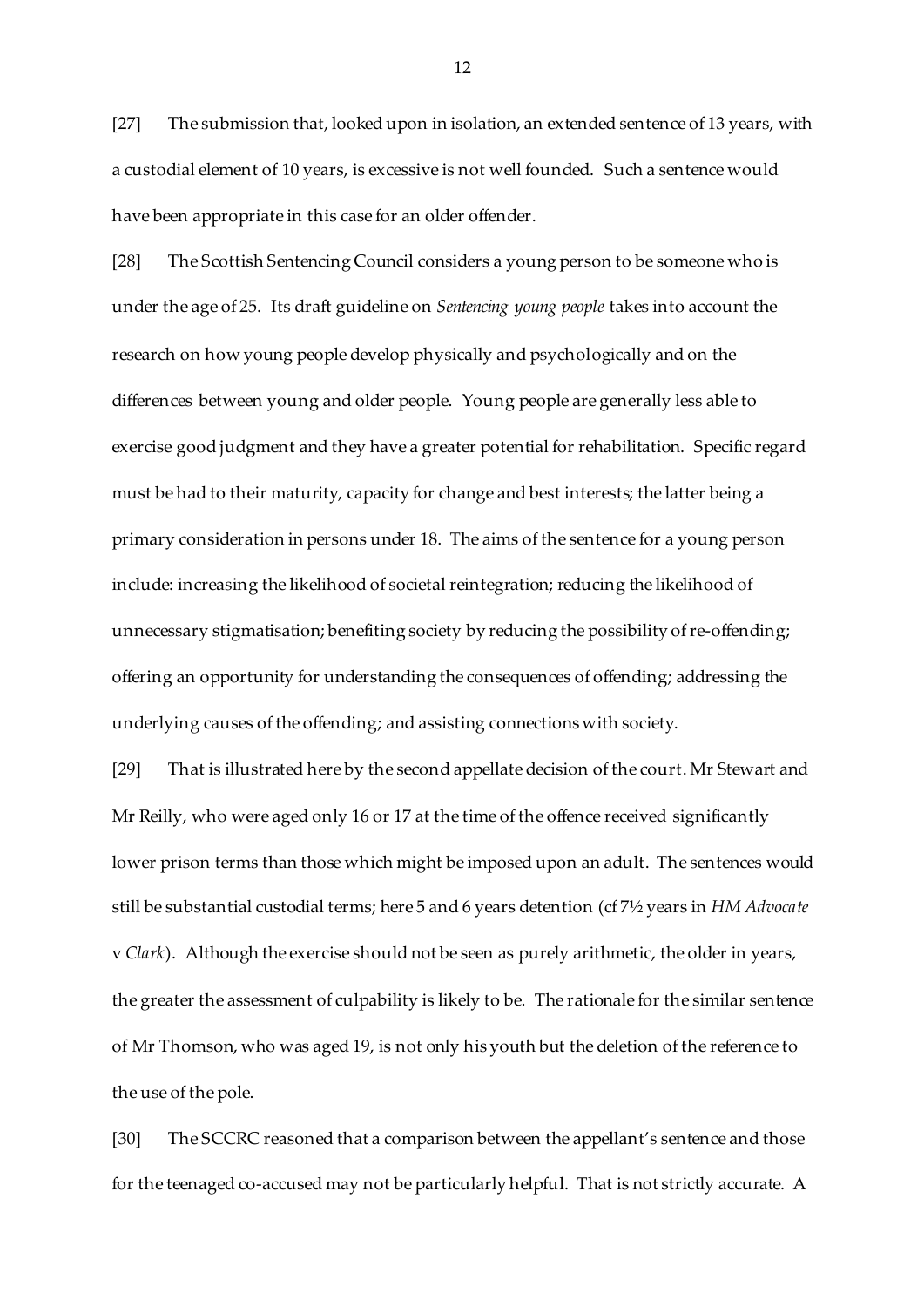comparison is necessary to ensure that the sentence imposed upon the appellant is fair, when seen against those of the younger offenders. A problem arises when the headline sentence selected for Mr Renton, who was aged 21, is examined. It is not easy to see why, when compared to those 5 and 6 year terms imposed on the teenaged participants, a headline custodial disposal of only 7 years was selected. Given the additional use of the paving slab, the court is driven to the conclusion that Mr Renton's sentence on appeal was significantly lenient.

[31] Nevertheless, Mr Renton's sentence cannot be ignored. It must, as a matter of comparative justice, be taken into account when dealing with the appellant's appeal. There is little room for any distinction in relation to record, although the appellant does have a larger number of assault convictions. There is, however, a significant difference between their respective ages; the appellant being at the outer limit of the definition of young person in the guideline. It was he too who seemed to instigate the extreme violence, even if it was Mr Renton who completed it. The existence of some victim empathy and remorse in Mr Renton's case, together with his efforts to address his problems in prison, also provide some room for distinction.

[32] An extended sentence is appropriate in the case of a violent offender if the period for which the offender would otherwise be subject to licence would not be adequate for protecting the public from serious harm (1995 Act s 210A). It is difficult to understand the reasons for overturning the trial judge's imposition of an extended sentence in Mr Renton's case. The judge may not have explained his reasons adequately, perhaps because the imposition of an extended sentence was not specifically challenged in Mr Renton's Note of Appeal. Standing the nature of the offence, his record and the terms of the CJSWR, an extended sentence was the obvious course of action.